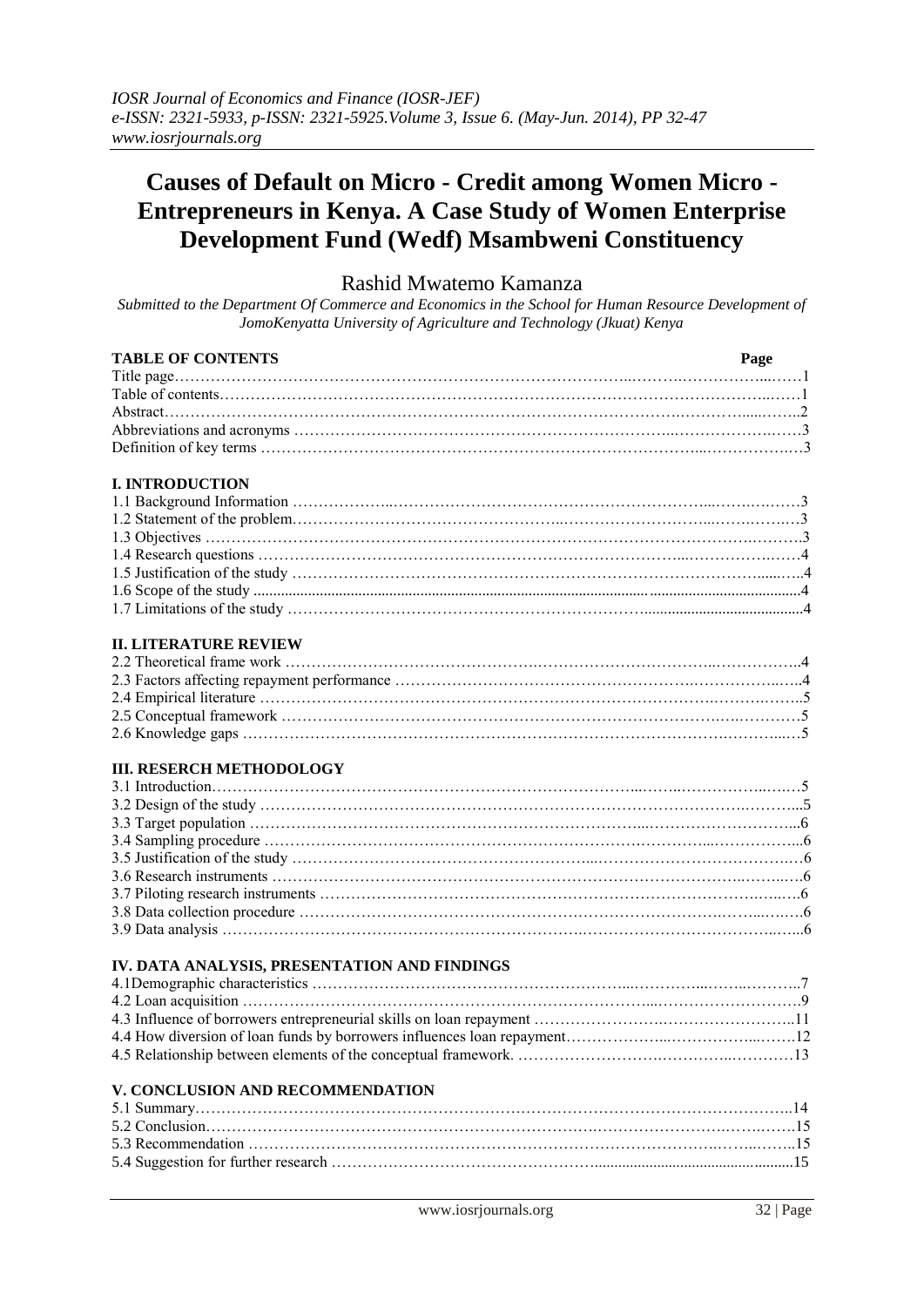| <b>LIST OF TABLES</b> |  |
|-----------------------|--|
|                       |  |
|                       |  |
|                       |  |
|                       |  |
|                       |  |
|                       |  |
|                       |  |
|                       |  |
|                       |  |
|                       |  |
|                       |  |
|                       |  |
|                       |  |
|                       |  |
|                       |  |
|                       |  |

# **LIST OF FIGURES**

*Abstract: The government of Kenya has developed many credit schemes aimed at providing cheap credit to women and the disadvantaged groups in the society however many of these programs have sustained heavy losses due to poor loan repayment. The main objective of this research was to establish the causes of default in micro-credit advanced to small scale women entrepreneurs by WEDF within Msambweni Constituency in Kenya. The specific objectives to be investigated were how business failure influences loan repayment, the influence of gender roles on loan repayment, the influence of borrower's entrepreneurial skills on loan repayment and how diversion of loan funds by borrowers affected the repayment of such loans. The study targeted a total of 74 women groups operating in the constituency which had benefited from the facility. Out of the 74groups, 19 groups were sampled each with membership of 10members, out which 4 members were picked from each of 19 groups using a simple random sampling for each stratum, so that every member of the sample population could have an equal and independent chance of being selected as a respondent. Data was collected by use of structured and semi-structured questionnaire and analysed by using quantitative technique and tabulated frequency tables, pie charts and bar graphs. The study found out that the amount of money given by WEDF was inadequate for investment that would generate returns to repay the loan and sustain the business and the entrepreneur, multiple and competing gender roles robbed off majority of the women entrepreneurs their time to attend to businesses; many did not find the applicability of the training attended in the running of their business and diversion of loans was true and it lead to repayment problems as the funds were used for other critical purposes but un intended. The recommendations are, the amount of loan advanced to women entrepreneurs be increased so that they can have adequate capital, loan beneficiaries be trained and advised to have other income generating activities so as to avert diversion of loan funds for other purpose.*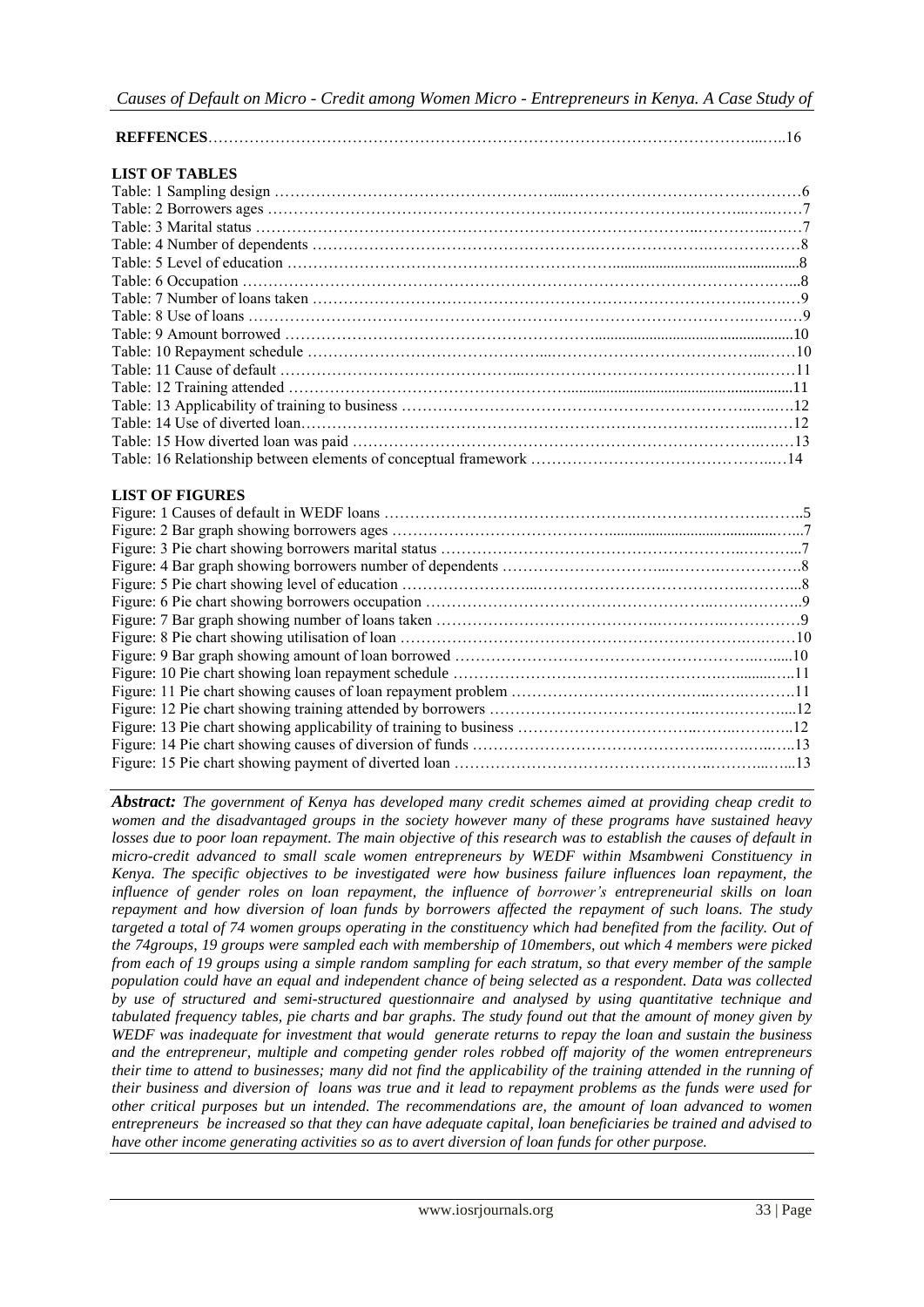# **Abbreviations and Acronyms**

**MFIs** - Micro Finance Institutions, **MDGs-** Millennium Development Goals, **SMEs** - Small and Medium Enterprises, **WEDF** -Women Enterprise Development Fund.

#### **Definition of Key Terms**

The following will be the operational definitions of key terms used in this study.

**Defaulting**: Failure to pay money that one owes at the right time, **Capital:** Money or property especially when used to start a business or produce more wealth, **Collateral**: Property or other goods that one promises to give someone if he/she unable to pay back the money lent, **Creditworthy**: People considered being able to pay debts, **Entrepreneurs:** Someone who starts a business or arranges business deals in order to make money often in a way that involves financial risks, **Financial services**: Provision of loans and savings by financial institutions such as banks, **Loan:** An amount of money borrowed from a bank or financial institution, **Micro-credit**: Small loans given to the poor and underprivileged population for income generating activity that will improve their standard of living, **Microfinance**: Is the provision of financial services to the poor and low income clients who traditionally lack access to banking and related activities.

### **I. Introduction**

# **1.1. Background information**

Over the past years women have experienced many obstacles in accessing credit from conventional financial institutions in Kenya. Because of the credit constrain, a number of microfinance institutions have emerged to provide credit predominantly to women. Burjorjee et al (2002), FINCA (2007) argues that most women are poorer than men on average and lack collateral, thus are more credit-constrained. Muhammad Yunus (2004) noted that women have greater long-term vision and have the capacity to bring changes in their lives step by step. He further noted that women are excellent managers of scarce resources and utilise every resource to the maximum. The major problem that majority of women have experienced in Kenya is investing the loan funds acquired in projects the will that will generate profit to enable them repay the loans so as to build a good credit history that will enable them qualify for more loans in future. Credit default has been a major challenge to many women borrowers in Msambweni Constituency in Kenya, for a long time this has made some women borrow from relatives, friends and family members so as to repay their loans, especially when their investments turn out to be unprofitable to support the repayment of the loan or when the funds are diverted to other unintended but critical needs which makes them trapped in a double debt spiral. The study focused on Women Enterprise Development Fund (WEDF) operations in Msambweni Constituency. The Fund was established by the government of Kenya to provide an alternative financial service to women who are excluded from the formal and informal financial sectors. The Fund provides accessible and affordable credit to support women start and or expand business for wealth and employment creation.

### **1.2. Statement of the problem**

Majority of the Kenyan women are poor, various approaches to empower them economically have been developed by the Kenyan government to alleviate them from absolute poverty since independence, however this objective has not yet been fully realised. The government came up with various credit schemes in view of empowering women and the underprivileged, schemes such as the Youth Enterprise Fund, Women Enterprise Fund and recently the uwezo fund was launched to bridge the gap between women and the youth who been deprived of credit. A survey conducted in 2006 on well-being in Kenya revealed that 50.8% of women are poor and cannot access credit from conventional financial institution such as banks as they lack collateral. Gibbons, (1992) argues that the best way of addressing the problem of poverty is to let the poor people engage themselves in income generating activity. The Fund is intended to provide accessible and affordable credit to support women start and / or expand business for wealth and employment creation. It also aims at enabling the government realize the 3rd Millennium Development Goal (MDG) on "gender equality and empowerment of women" and play a catalytic role attaining the social pillar in the Vision 2030.

# **1.3. Objectives**

# 1.3.1 General objective

The study was to establish the causes of default on micro-credit among women micro-entrepreneurs within Msambweni Constituency. In view of this, the researcher investigated the causes of default in WEDF loans.

### **1.3.2. Specific objectives of the study.**

The specific objectives of the study were;

i. To investigate how business failure influences the loan repayment.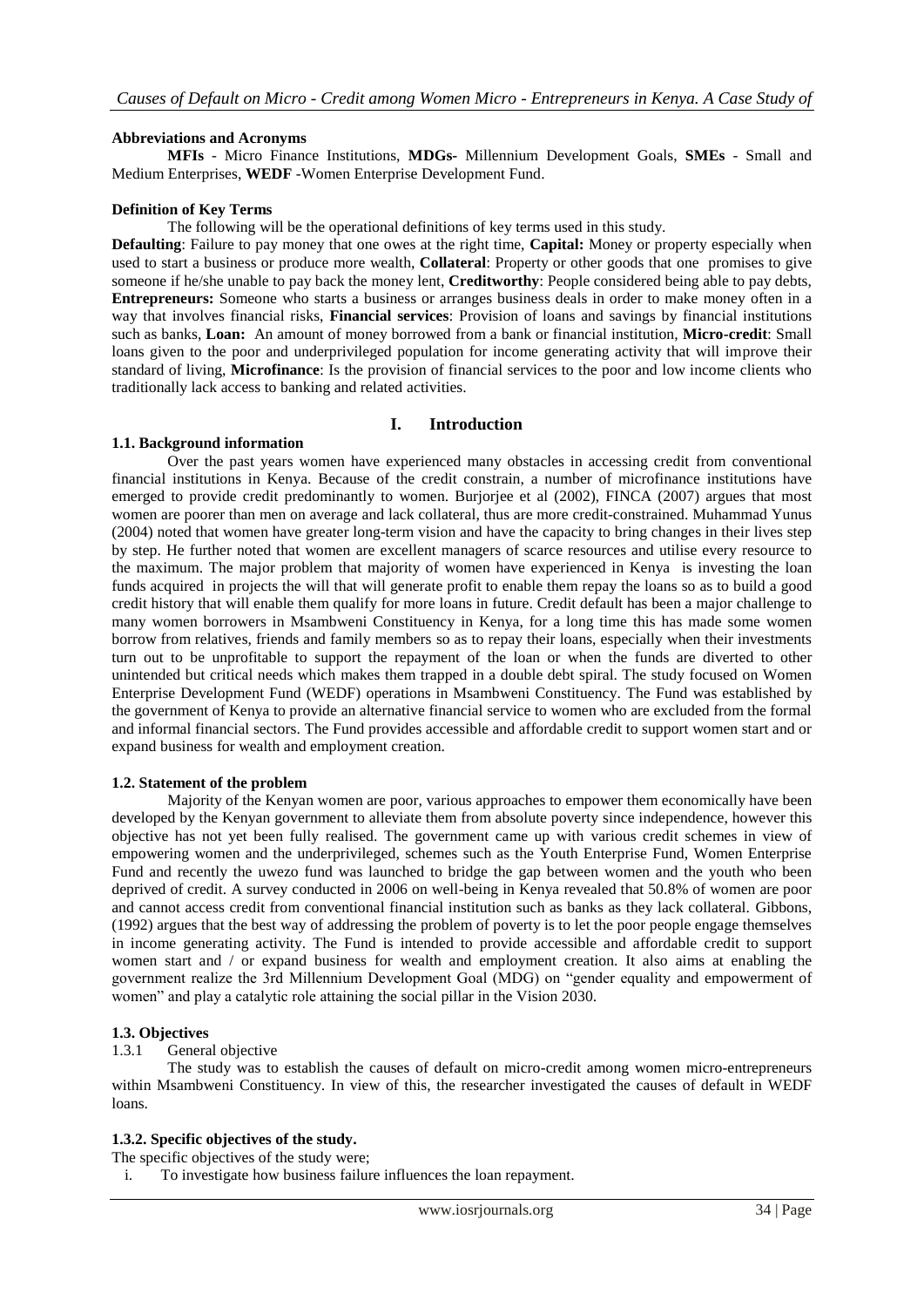- ii. To find out the influence of gender roles on loan repayment.
- iii. To establish the influence of borrower's entrepreneurial skills on loan repayment.
- iv. To establish how diversion of loan funds by borrowers influences loan repayment.

# **1.4. Research questions.**

- i. How does business failure affect the loan repayment?
- ii. How do gender roles influence the repayment?
- iii. How do entrepreneurial skills influence the loan repayment?
- iv. How does diversion of funds influence the loan repayment?

# **1.5. Justification of the study**

The study was founded on the rationale that there has been a high rate of default in the loans advanced by WEDF and default has many undesirable and unintended effects; the financier will be unable to revolve the funds and the defaulter will also not qualify for more loans. The findings will assist the borrower to invest wisely and proper management of funds hence avoid default and enable her qualify for more credit. The WEDF will also continue providing cheap loans to other deserving women as well as remain in business as it will have higher cash flow hence the country's objective of reducing poverty and empowering women achieved.

# **1.6. Scope of the study**

The study mainly focused on the Women Enterprise Development Fund focusing on women groups that had obtained loans from WEDF in Msambweni Constituency.

# **1.7. Limitations**

- i. Difficult in accessing required information as members were reluctant to reveal their financial matters.
- ii. The study was also affect by money constraints as the research was funded by the researcher.
- iii. There was very little secondary data about the Constituency Women Enterprise Fund; most of the information is obtained from the internet.

# **II. Literature Review**

# **2.1 Introduction**

Literature review covered relevant literature with the aim of gaining insight into the factors that cause micro-credit default in WEDF loans within Msambweni Constituency. It covers; theoretical framework, empirical literature and conceptual frame work which shed light on causes of loan default.

### **2.2 Theoretical Frame work**

### 2.2.1 Solidarity circle theory**.**

The study adopted the solidarity circle theory advanced by Muhammad Yunus, a successful pioneer of micro-credit of the Grameen Bank in the 1970's in Bangladesh. Mohammed Yunus addressed the problem faced by the poor from accessing credit. He designed a credit programme that did not require any collateral as opposed to the conventional financial institutions. He applied group lending (joint liability) methodology in micro-credit to minimize the level of loan delinquency by the borrowers where the members of a group guaranteed each other and when a member defaults the whole group is denied future credit so in order for members to continue enjoying credit they closely monitored each other activities in order to avoid default. This theory is relevant to this study in that the loan repayment by the borrower is dependent on various aspects such business performance of the borrower, the borrower's entrepreneurial skills and diversion of the loan funds by the borrowers.

# **2.3. Factors Affecting Repayment Performance**

Studies on factors influencing loan repayment are very sparse and limited mainly to microfinance experience in the low and middle income countries (Derban et al., 2005; Silwalq, 2003). The results of the studies show mixed result based on past literature. Factors influencing loan repayment is divided into four factors; individual / borrowers factors such as entrepreneurial skills, firm factors such as close monitoring of payments, loan factors such inadequacy and the institution / lender factors such as high interest charged.

2.3.1. Firm Characteristics that influence Loan Repayment. Several studies link the repayment performance with firm characteristics. Nannyonga (2000), Arene (1992) and Oke et al. (2007) Oke et al. (2007) noted that business's profits significantly influenced loan repayment.

2.3.2. Individual / Borrower Characteristics Influencing loan Repayment**.** Godquin (2004) suggested training, basic literacy and health services had a strong positive impact on repayment performance. Roslan and Mohd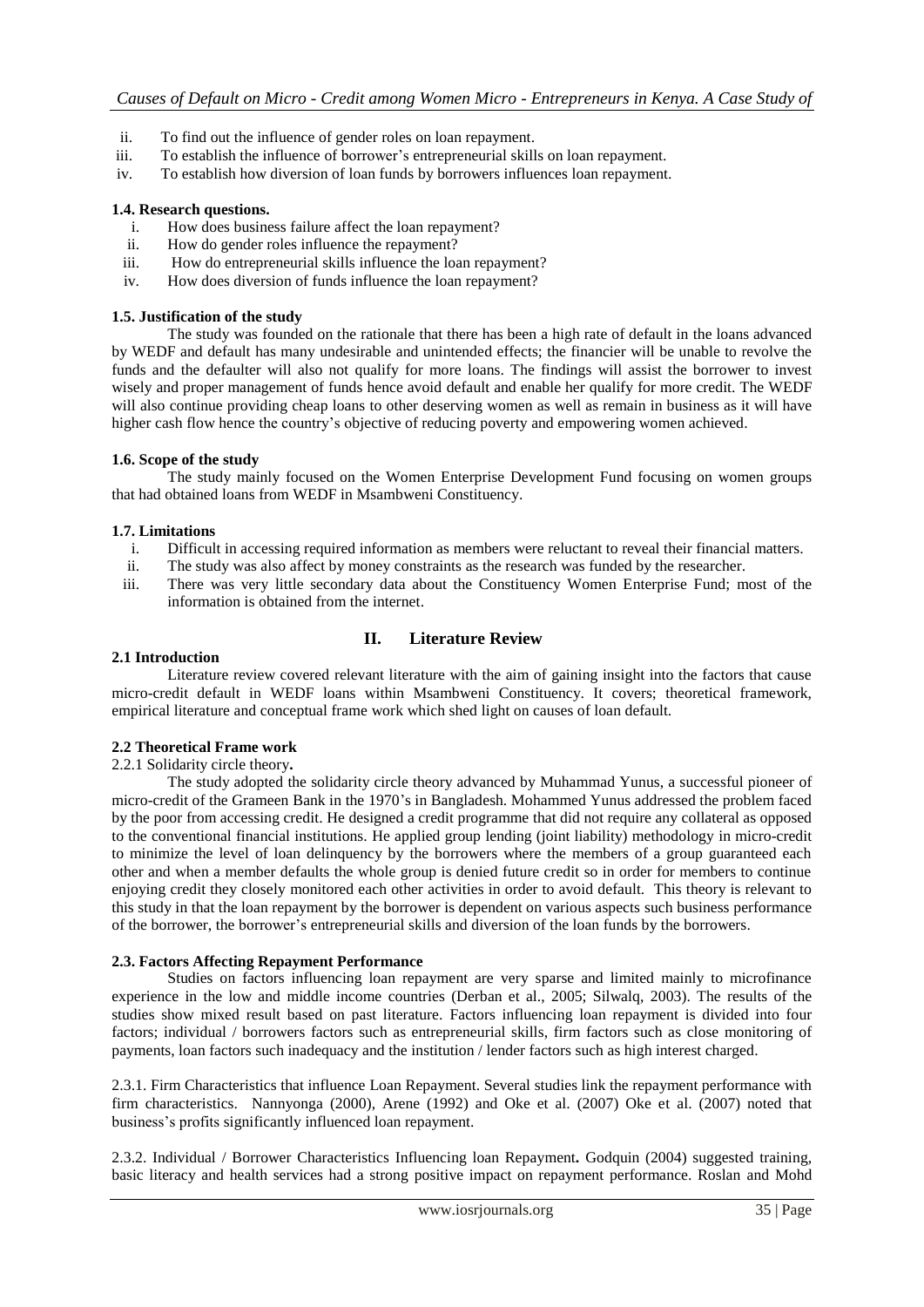Zaini (2009) found that borrowers that did not have any form of training in relation to their business had a higher rate of default than their counter part who had trained in entrepreneurship.

2.3.3. Loan characteristics affecting Loan repayment performance: Roslan et al.(2009), Mohd (2009); Njoku (1997) and Ugbomeh et al.,( 2008) found that loan characteristics play an significant role in determining repayment performance. Copisarow (2000) also noted that defaults may arise from poor program design and implementation, but not from problems with the borrowers.

2.3.4. Institutional / lender characteristics influencing repayment: Vigenina and Kritikos (2004) found that individual lending has three elements namely the demand for non-conventional collateral, a screening procedure which combines new with traditional elements and dynamic incentives in combination with the termination threat in case of default, which ensure high repayment rates up to 100 percent.

### **2.4 Empirical Literature**

Several studies that have been conducted in many developing countries concerning micro-credit repayment. Vigano (1993) in his study on of development bank of Burkina Faso, established that being women, married, aged, more business experience, value of assets, timeliness of loan release, small periodical repayments, project diversification and being a pre-existing depositor has a strong and positively relationship to the loan repayment performance. Kashuliza (1993) also analysed the determinants of loan repayment in smallholder agriculture in Tanzania and found out that level of education, attitude towards repayment; business's income and off-farm income positively had an influence on loan repayment with farm income being significant, while age, household expenditure and household size having a negative influence on loan repayment performance with household expenditure being significant. Njoku and Odii (1991) studied determinants of loan repayment under the Social Emergency Loan Scheme in Nigeria and their study showed that late release of loans, complicated loan processing procedures, loan diversion to non- agricultural enterprise, low returns from businesses resulting from low poor agricultural technologies and political considerations in loan approvals contributed to poor loan repayment performance.

# **2.5 Conceptual Framework**

The researcher adopted the framework below to explain the relationship between the variables.



**Figure 1:** Causes of default in Women Enterprise Development fund loans.

**Source:** Researcher 2013

# **2.6 Knowledge gaps**

There have been attempts in the past to study Micro financing and Micro lending but much focus has been on the impact of MFIs in poverty alleviation and job creation in Kenya. Very little has been done to find out causes of loan default in funds provided by the government such as the WEDF in Msambweni Constituency, therefore this research was intended to address the gap.

# **III. Research Methodology**

# This chapter presents the methodology and research design that was used to implement the study.

# **3.2 Design of the study**

**3.1 Introduction**

Descriptive survey design was used to assess the causes of default in repayment of loans advanced by WEDF (micro-credit) to small scale women entrepreneurs. This allowed the researcher to gather information, summarize, present, and interpret data for the purpose of clarification. Quantitative methodology was used in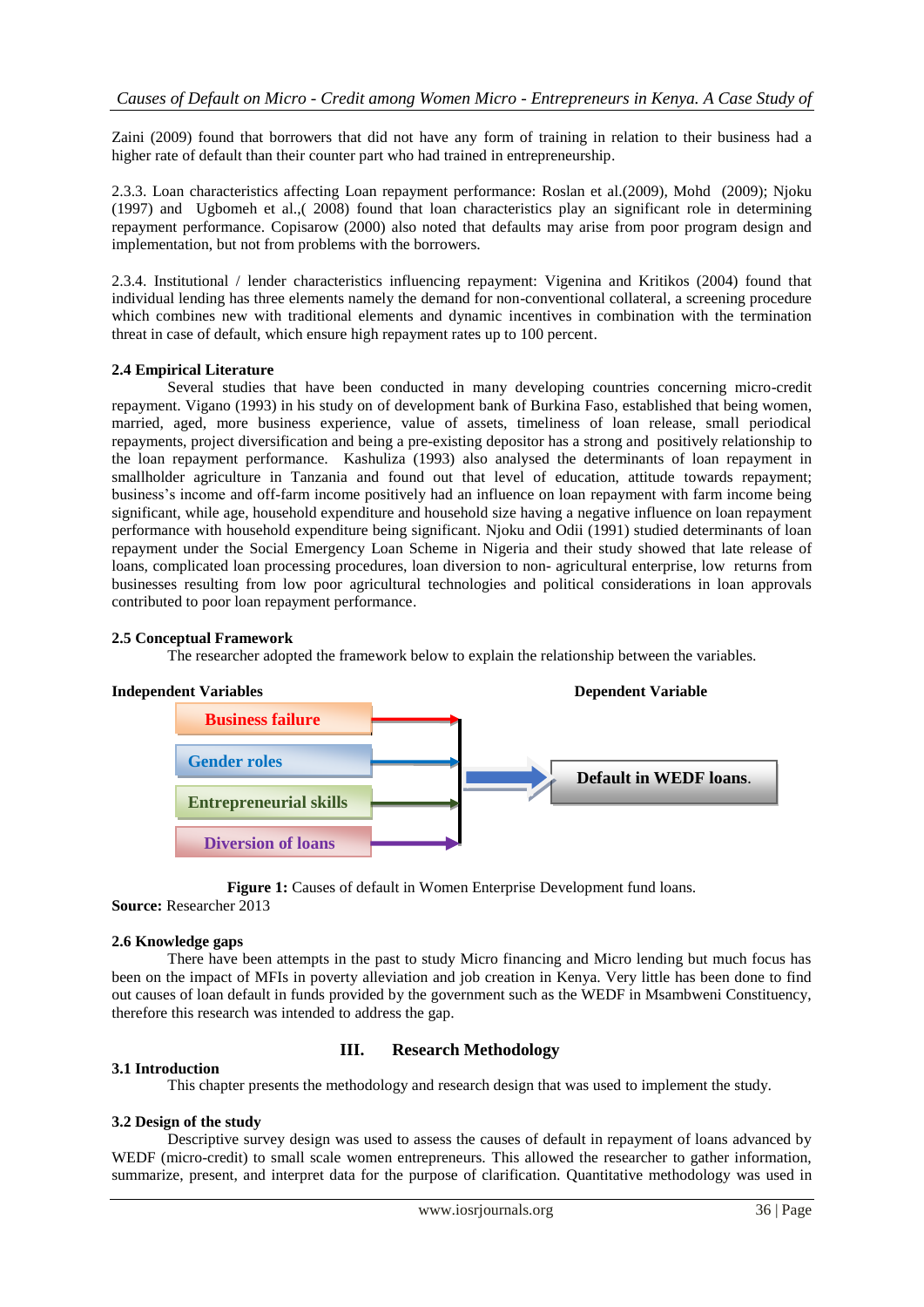data collection and analysis, where tables, measures of central tendency (percentages), graphs, and pie charts were used to summarize the data.

# **3.3 Target population**

The study targeted total population of74 women groups operating in Msambweni constituency each with ten members and 8 loan officers (volunteers).

# **3.4 Sampling procedure and sample size**

Both probability and non-probability sampling designs were employed. Sample groups under study were drawn from the 74 women groups and eight loan officers. Stratified sampling was used to select 19 groups and 2 officers which represented 25% of the total population. Out of the nineteen (19) group's four (4) members out of the 10 were sampled to constitute the sample population under study as shown by the table 1 below.

| <b>Table 1. Sampling Design</b> |                                       |                        |                             |
|---------------------------------|---------------------------------------|------------------------|-----------------------------|
| <b>Respondents</b>              | <b>Target population</b><br>$(100\%)$ | <b>Sample</b><br>(25%) | <b>Sample</b><br>population |
| <b>Loan Officers</b>            |                                       |                        |                             |
| <b>Loan borrowers</b>           | 74 groups                             | 19 groups              | 76                          |
| <b>Total</b>                    |                                       |                        | 78                          |

**Source:** Researchers sampling 2014

### **3.5 Justification of the population sample**

Sampling of 76 borrowers, four members from each of the 19 sampled groups and 2 loan officers was used in order to save on time as the population was spread over the entire constituency which is vast and it was expensive to carry out census in terms of time and finances so to save on cost a sample was used.

### **3.6 Research instruments**

Two sets of questionnaires were developed and used for data collection. The use of quantitative method was relatively cheap and time saving since large quantity of data could be amassed and subjected to statistical analysis within a short period of time.

# **3.7 Piloting of Research Instruments**

The questionnaires were constructed and pre-tested in the field in order to determine their validity and reliability to a selected sample of 10 members of a group and one loan officer that were not to be among those who were surveyed in the main study.

### 3.7.1 Reliability

To ensure reliability the test-retest method was used where the questionnaire was administered to a few subjects and the answered questions were scored manually. The same questionnaires were administered to the same group after one week and again the score was recorded manually and compared to determine similarity. Pearson Product moment formula for test-retest was used to compute correlation coefficient in order to establish consistency in eliciting the same responses every time it was administered.

## 3.7.2 Validity

Validity involves establishing whether the questionnaire's content measures what is supposed to measure accurately. Questionnaires should measure the concepts under study accurately. The researcher's supervisor assessed the relevance of the content used in the questionnaire and recommendations incorporated in the final questionnaire.

### **3.8 Data Collection Procedure**

Data was collected from both secondary and primary sources through the library, internet and questionnaires respectively.

### **3.9 Data Analysis**

 Data analysis was done using the descriptive and inferential statistics. Descriptive statistics was used to tabulate data and present it in tables, graphs and in description. Inferential statistics was used since a sample was under study yet conclusion was made about a larger population from which the samples were drawn. Data collected by use of questionnaires was analysed using statistical package for social scientists (SPSS) version 20 for windows and use of inferential statistics using correlation analysis. Descriptive statistic using percentages,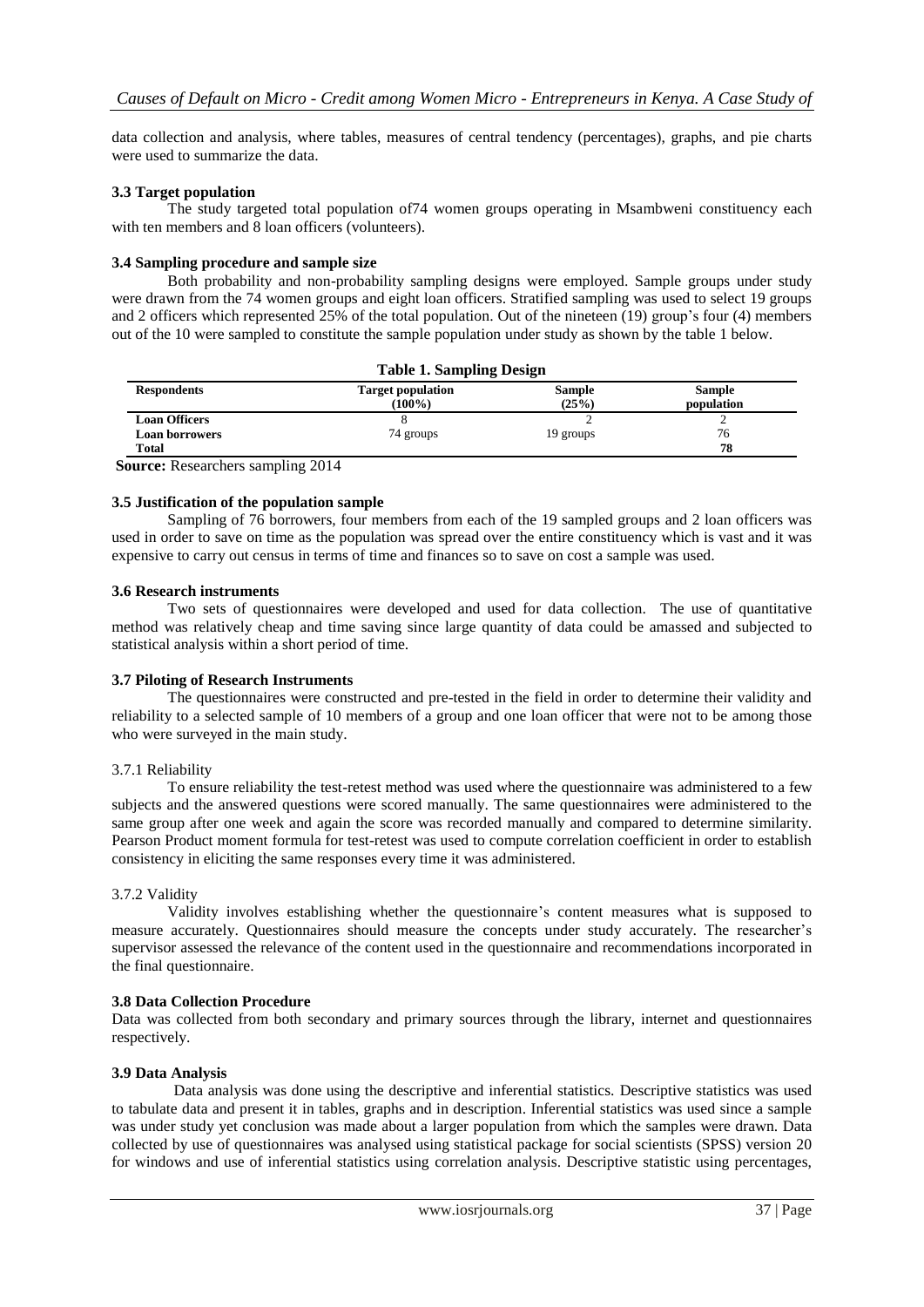modes and means were used to analyse quantitative data. Data was presented using tables, Bar graphs and pie charts.

# **IV. Data Analysis, Presentation and Findings.**

The study assessed the causes of default in repayment of loans advanced by WEDF (micro-credit) to small scale women entrepreneurs. Data analysis and findings was done using descriptive statistics in the form of tables, frequencies, percentages bar graphs and pie-charts and the analysis of the relationships between independent and dependent variables, a correlational inferential statistics were used. The findings of the were;

# **4.1 Demographic characteristics of the borrowers.**

The findings on ages of WEDF loan borrowers were as shown in the table and bar graph below.

| Table 2 Borrowers showing ages. |  |  |
|---------------------------------|--|--|
|---------------------------------|--|--|

| $10000 = 100110$ with $010$ with $0.000$ |           |            |  |
|------------------------------------------|-----------|------------|--|
| Age                                      | Frequency | Percentage |  |
| Below 20 years                           |           | 0.0        |  |
| $21-30$ year                             |           | 14.5       |  |
| $31-40$ years                            | 29        | 38.2       |  |
| $41-50$ years                            | 31        | 40.8       |  |
| Above 50 years                           |           | 6.5        |  |
| <b>Total</b>                             | 76        | 100        |  |

The findings revealed that 11 (14.5%) borrowers were aged either between 21 and 30 years, 29 (38.2%) were aged between 31 and 40 with the majority, 31 (40.8%) being 41 and 50 years old and the remaining 5 (6.5%) being over 50 years old this is also illustrated by the Bar graph **Fig** 2 below.



**Figure 2**.Bar graph showing borrowers ages.

| TANIL A MATTIMI NATURI AT NATURA DI M |           |            |  |
|---------------------------------------|-----------|------------|--|
| <b>Marital status</b>                 | Frequency | Percentage |  |
| Married                               | 46        | 60.5       |  |
| Single                                | IJ        | 19.7       |  |
| Divorced                              |           | 11.8       |  |
| Widowed                               |           | 7.9        |  |
| <b>Total</b>                          | 76        | 100        |  |

#### **Table 3 marital status of borrowers.**

The findings on borrowers marital status showed that 46 (60.5%) were married, 15 (19.7%) were single, 9 (11.8%) divorced while the remaining 6 (7.9%) were widowed as summarized by the Pie chart **Fig** 3 below.

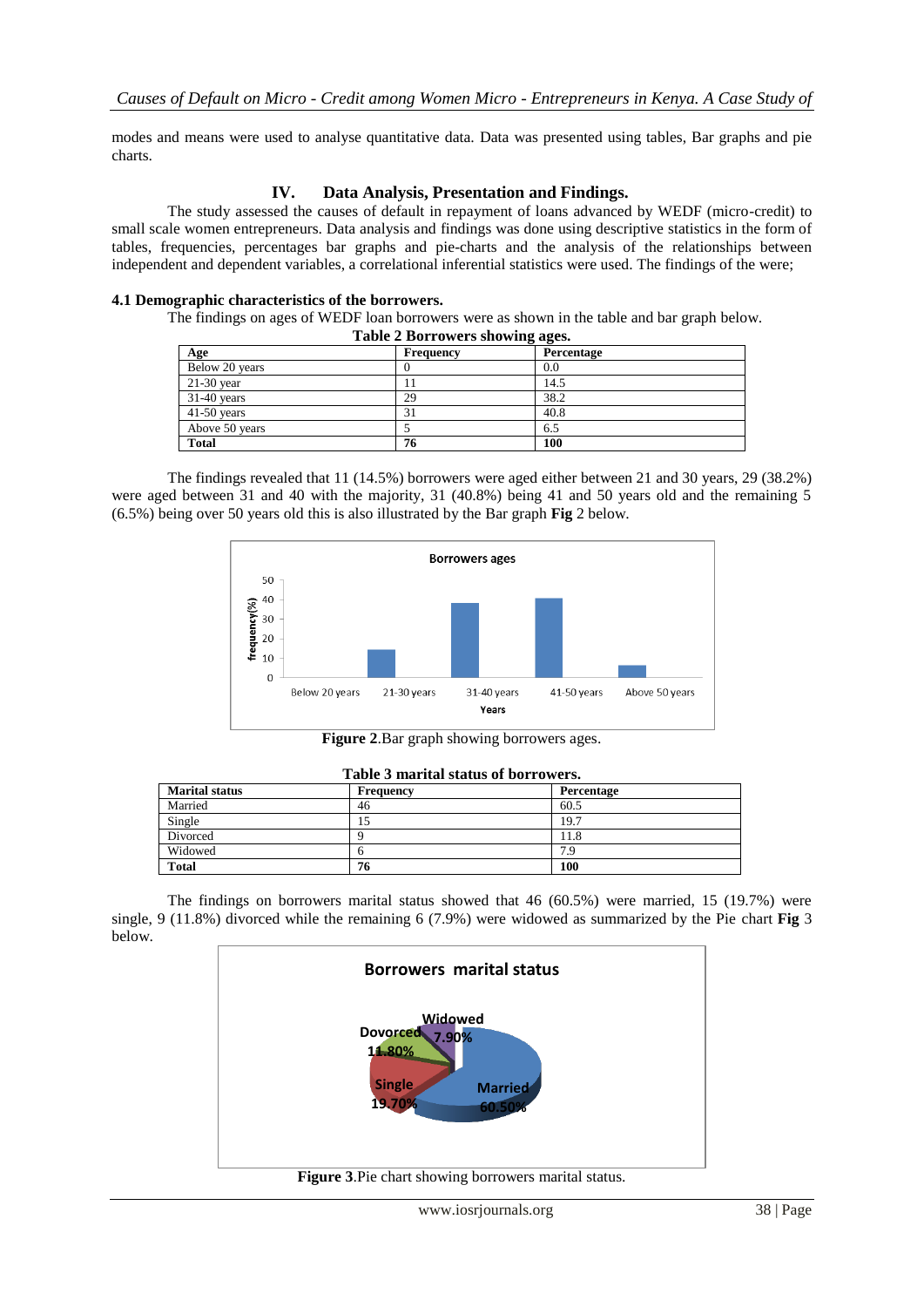| rasiv + borrowers mannoels or emitted in , aependents |                   |  |  |
|-------------------------------------------------------|-------------------|--|--|
| Frequency                                             | <b>Percentage</b> |  |  |
|                                                       |                   |  |  |
| 18                                                    | 23.7              |  |  |
| 42                                                    | 55.3              |  |  |
| 12                                                    | 15.8              |  |  |
|                                                       | 3.4               |  |  |
| 76                                                    | 100               |  |  |
|                                                       |                   |  |  |

**Table 4 Borrowers numbers of children / dependents**

The findings revealed that 1 (1.3%) of the borrowers had no dependant, 18 (23.7%) had either 1 or 2 children, with a majority, 42(55.3%) having between 3 to 5 children while 12 (15.8%) had 6 or 7 dependants and the remaining 3 (3.9%) over 7 children as shown by bar graph **Fig** 4 below.



**Figure 4.** Bar graph showing borrowers number of dependents**.**

| <b>Level of education</b> | <b>Frequency</b> | Percentage |
|---------------------------|------------------|------------|
| None                      | 12               | 15.8       |
| Primary                   | 24               | 31.6       |
| Secondary                 | 36               | 47.4       |
| Diploma                   |                  | 3.9        |
| Degree                    |                  | 1.3        |
| <b>Total</b>              | 76               | 100        |

**Table 5 Borrowers Level of education**

 Findings on educational level showed that, 12 (15.8%) of borrowers had no formal education, 24 (31.6%) had primary education, 36 (47.4%) had secondary education while 3 (3.9%) had post-secondary diploma qualification and the remaining 1(1.3%) respondent being a degree holder as shown by the pie chart **Fig** 5 below.



**Figure 5.** Pie chart representing borrowers level of education.

| Occupation      | Table o showing borrower s occupation<br>Frequency | Percentage        |
|-----------------|----------------------------------------------------|-------------------|
| <b>Business</b> | 59                                                 | 77.6              |
| Farming         |                                                    | !1.8              |
| Teaching        |                                                    | 6.6               |
| Medical         |                                                    | 2.6               |
| Others          |                                                    | $\sqrt{2}$<br>l.3 |
| <b>Total</b>    | 76                                                 | 100               |

|  | Table 6 showing borrower's occupation |  |
|--|---------------------------------------|--|
|  |                                       |  |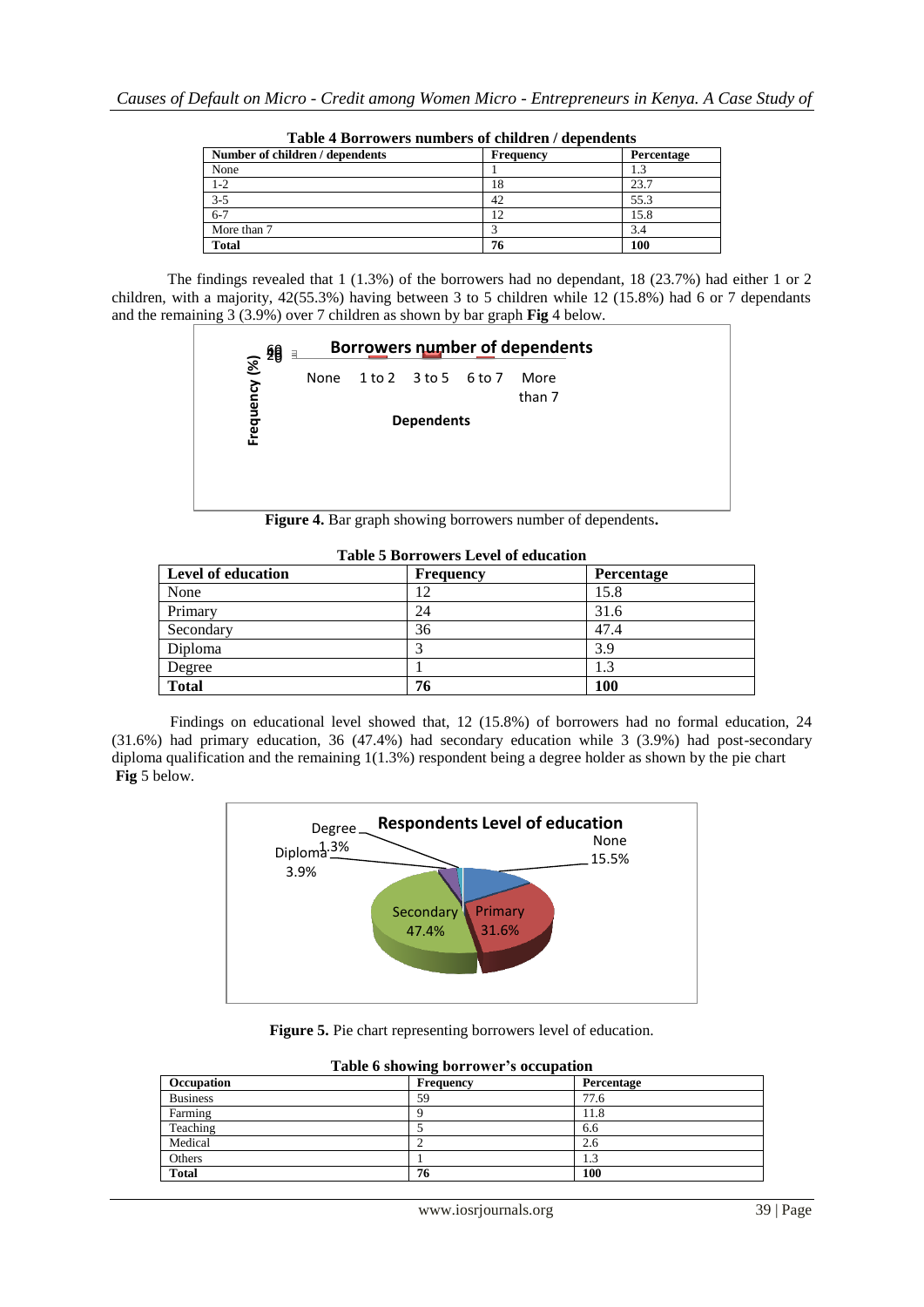Findings on occupation, showed that majority of the borrowers, 59 (77.6%) were in business, 9  $(11.8\%)$  practiced farming, 5 (6.6%) in teaching, 2 (2.6%) in the medical profession and the remaining 1(1.3%) being in other forms of occupation as shown by the pie-chart **Fig** 6 below.



Figure 6. A pie-chart representing respondent's occupation.

# **4.2 Loan acquisition**

| How many times have you taken a loan? | Frequency | Percentage |
|---------------------------------------|-----------|------------|
| Once                                  |           | 11.8       |
| Twice                                 | ി         | 15.8       |
| Thrice                                | 31        | 40.8       |
| Four times                            | 19        | 25.0       |
| Five times                            |           | 6.6        |
| <b>Total</b>                          | 76        | 100        |

The findings revealed that out of the 76 women 9(11.8%) had borrowed once, 12 (15.8 %) twice, 31(40.8 %) thrice, 19(25%) four times and 5(6.6%) borrowed five times as shown by the bar graph **Fig** 7 below.



| Table 8 showing utilization of loan funds by borrower |                  |            |  |  |  |
|-------------------------------------------------------|------------------|------------|--|--|--|
| What did you do with the loan?                        | <b>Frequency</b> | Percentage |  |  |  |
| <b>Started Business</b>                               | 69               | 90.8       |  |  |  |
| Bought Food                                           |                  |            |  |  |  |
| Paid school fees                                      |                  | 6.6        |  |  |  |
| Paid medical bills                                    |                  |            |  |  |  |
| Total                                                 | 76               | 100        |  |  |  |

|  | On utilization of borrowed funds majority of the borrowers, 69(90.8%) invested the whole loan in              |  |  |  |  |  |
|--|---------------------------------------------------------------------------------------------------------------|--|--|--|--|--|
|  | business, $1(1.3%)$ used part of it to meet immediate family needs such buying food, $5(6.6%)$ used it to pay |  |  |  |  |  |
|  | school fees and $1(1.3\%)$ paid medical bill this as shown by the pie-chart <b>Fig</b> 8 below.               |  |  |  |  |  |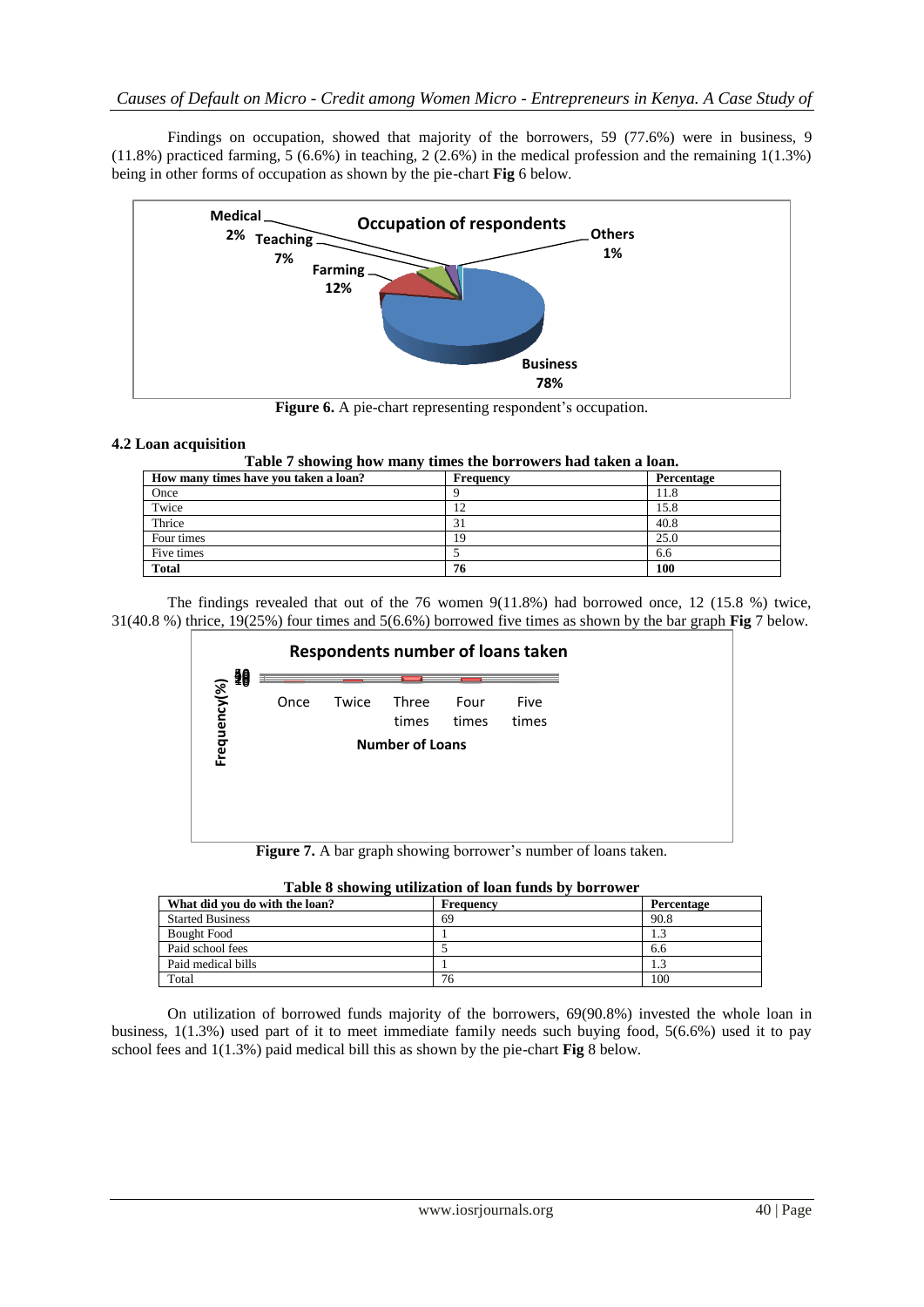

**Figure 8**. A pie chart representing utilization of loan.

| Tuble 2 showing the uniount of four borrowed |           |            |  |  |  |  |
|----------------------------------------------|-----------|------------|--|--|--|--|
| How much have you borrowed?                  | Frequency | Percentage |  |  |  |  |
| 5000-10000                                   |           | 7.9        |  |  |  |  |
| 10001-15000                                  |           | 6.6        |  |  |  |  |
| 15001-20000                                  |           | 7.9        |  |  |  |  |
| 20001-25000                                  | 18        | 22.4       |  |  |  |  |
| Above 25000                                  | 41        | 55.2       |  |  |  |  |
| <b>Total</b>                                 | 76        | 100        |  |  |  |  |

| Table 9 showing the amount of loan borrowed |
|---------------------------------------------|
|---------------------------------------------|

On the amount each had borrowed, 6(7.9 %) had borrowed between ksh5000 and ksh10000, 5(6.6%) between ksh10001 and ksh15000, 6(7.9%) between ksh15001 and ksh20000, 18(22.4%) between ksh20001 and ksh25000, with the majority 41 (55.2%) to have borrowed more than ksh25000 as shown in the bar graph **Fig** 9 below.



**Figure 9**. Bar graph showing the amount of loan borrowed.

| Table 10 showing loan repayment schedule |           |            |  |  |  |  |
|------------------------------------------|-----------|------------|--|--|--|--|
| How was the repayment of the loan?       | Frequency | Percentage |  |  |  |  |
| <b>Daily</b>                             | 10        | 13.6       |  |  |  |  |
| Weekly                                   | 12        | 15.8       |  |  |  |  |
| Two weeks                                | 12        | 15.8       |  |  |  |  |
| Monthly                                  | 42        | 54.8       |  |  |  |  |
| <b>Total</b>                             | 76        | 100.00     |  |  |  |  |

On loan repayment, out of the 76 respondents 10 (13.16%) of them paid on daily basis, 12(15.79%) paid on weekly basis 12(15.79%) paid after every two weeks and 42(68.4%) paid on monthly basis as shown by the pie chart **Fig** 10 below.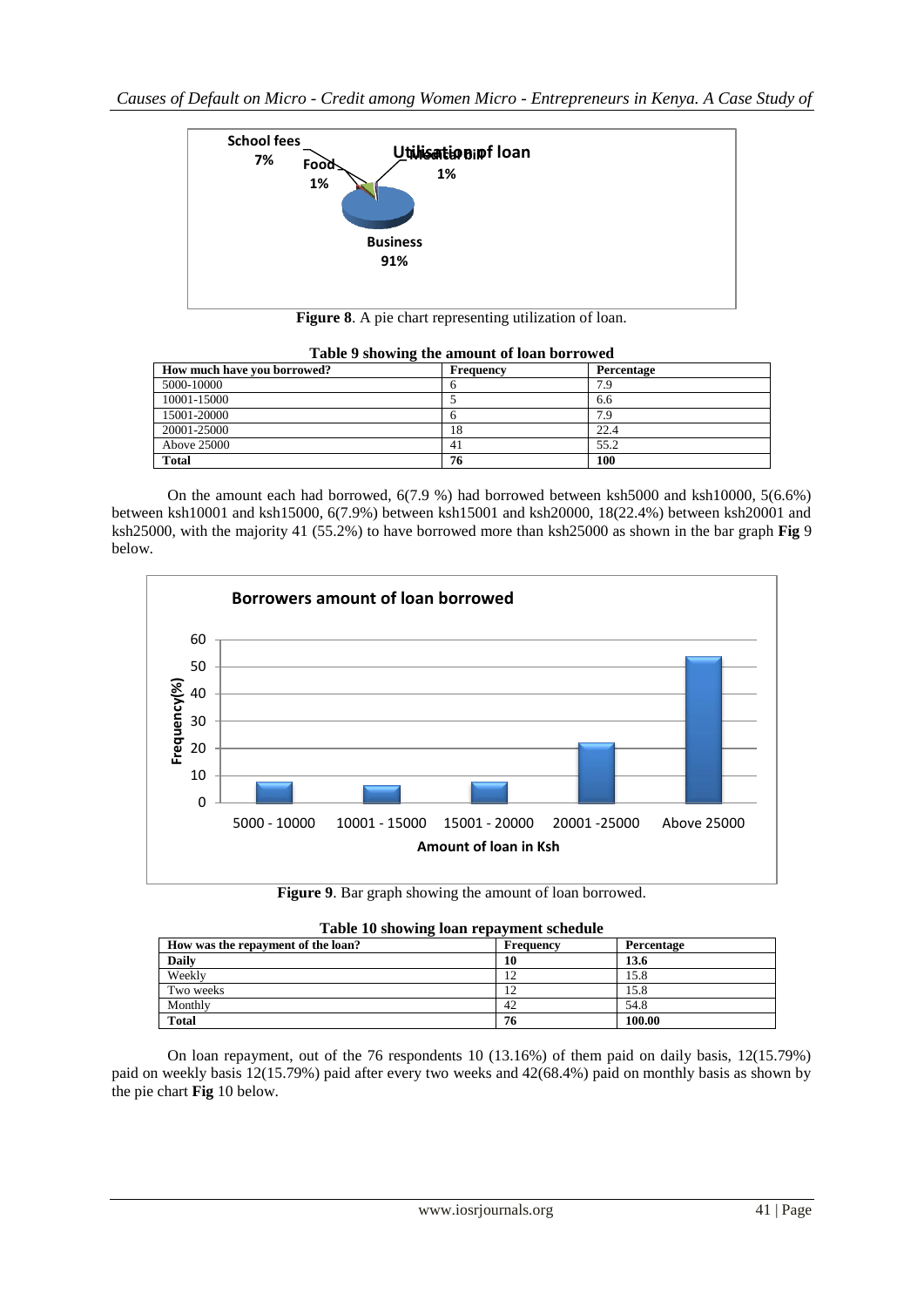

**Figure 10**. Pie chart showing the loan repayment schedule.

| Cause of repayment problem | <b>Frequency</b> | - <b>-</b> --<br>Percentage |
|----------------------------|------------------|-----------------------------|
| Business collapsed         | 32               | 42.1                        |
| Money taken by relative    |                  | 2.6                         |
| Used money to buy food     | 23               | 30.3                        |
| Money/business was stolen  |                  | 5.3                         |
| Don't know                 |                  | 9.2                         |
| No response                |                  | 10.5                        |
| <b>Total</b>               | 76               | 100.00                      |

| Table 11 showing cause of default in loan repayment. |  |  |  |  |  |
|------------------------------------------------------|--|--|--|--|--|
|                                                      |  |  |  |  |  |

The findings showed that 32 (42.1%) of the respondents their businesses collapsed thereby robbing them of a source of revenue for the loan repayment, 23 (30.3%) having used the money to buy food, 2 (2.6%) had given the loan money to their relatives while 4 (5.3%) their businesses or money had been stolen thus causing repayment problem as shown by the pie chart **Fig** 11 below.



**Figure 11.**A pie chart showing causes loan repayment problem

# **4.3 Influence of borrower's entrepreneurial skills on loan repayment.**

| Table 12 showing the training attended by borrowers. |           |            |  |  |  |
|------------------------------------------------------|-----------|------------|--|--|--|
| Course attended by borrowers.                        | Frequency | Percentage |  |  |  |
| Entrepreneurship                                     | 33        | 43.4       |  |  |  |
| Finance management                                   | 10        | 13.2       |  |  |  |
| Customer service                                     |           | 6.6        |  |  |  |
| All the above                                        |           | 10.5       |  |  |  |
| Others                                               |           | 10.5       |  |  |  |
| Non                                                  |           | 15.8       |  |  |  |
| <b>Total</b>                                         | 76        | 100.00     |  |  |  |

The business training attended was said to be entrepreneurship for 33 (43.4%) respondents, financial management for 10 (13.2%) and customer service for 5 (6.6%) respondents while 8 (10.5%) others respondents had either attended all the three listed types of training or other types of training as shown by the pie-chart **Fig**12 below.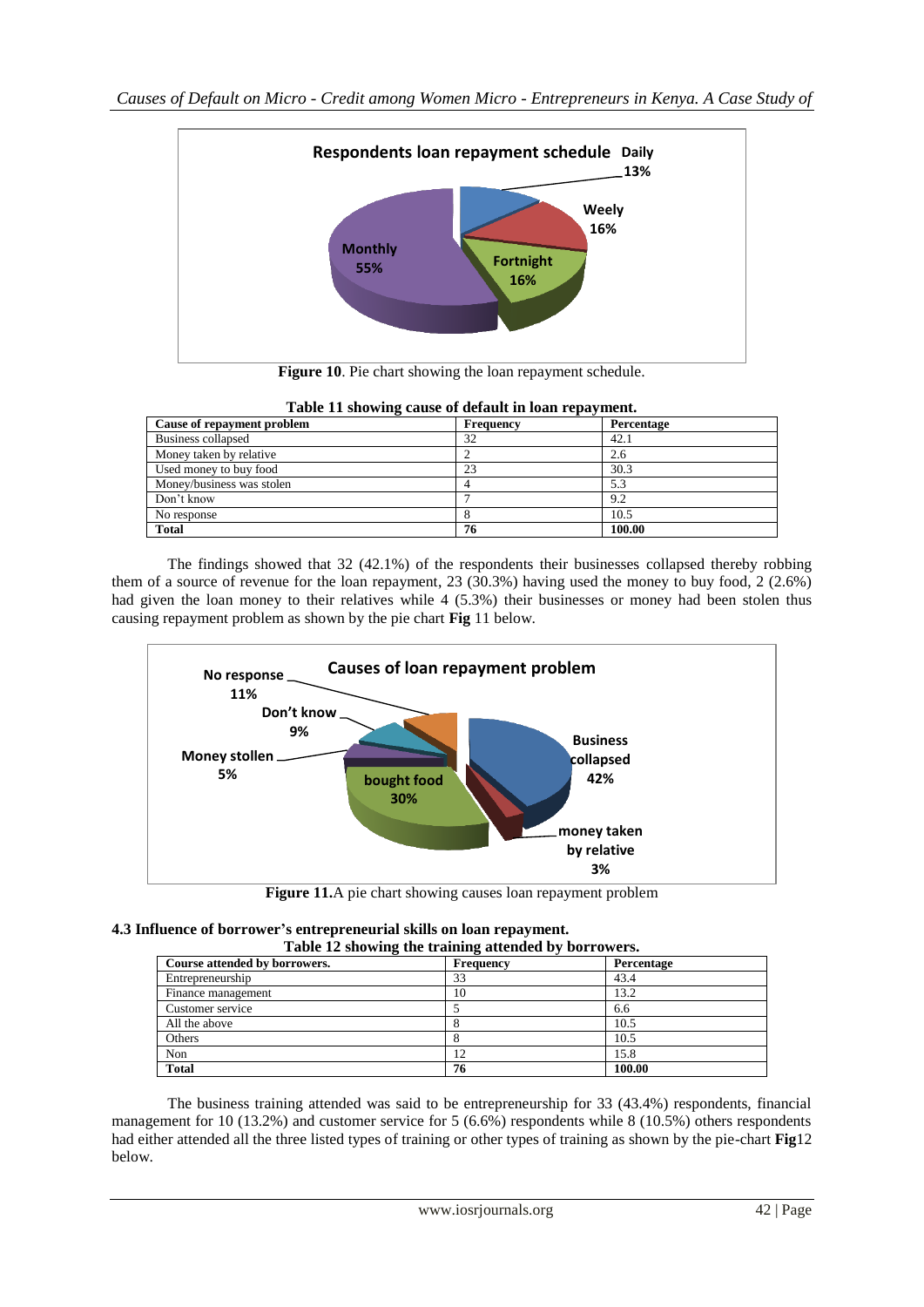

**Figure 12.** A pie chart showing the training attended by borrowers

| Do you agree that the course was applicable to your business? | -<br>Frequency | Percentage |
|---------------------------------------------------------------|----------------|------------|
| <b>SD</b>                                                     | 29             | 38.2       |
|                                                               |                | 19.7       |
| <b>NS</b>                                                     |                | 10.5       |
|                                                               |                | 22.4       |
| <b>SA</b>                                                     |                | 9.2        |
| <b>Total</b>                                                  | 76             | 100.00     |

|  |  | Table 13 showing applicability of training to business |  |  |
|--|--|--------------------------------------------------------|--|--|
|  |  |                                                        |  |  |

However, only a paltry 17 (22.4%) considered the training as having assisted them to increase their income and only 24 (31.6%) were of the opinion that the training they acquired had assisted them in managing the business which then enabled them to repay the loan as shown by the pie-chart **Fig** 13.below.



Figure 13. A pie-chart showing applicability of training on business.

# **4.4 How diversion of loan funds by borrowers influences loan repayment**

Findings on diversion of loan funds by borrower's revealed that out of the 76 respondents 52(68.4%) had used the loan for other purpose not agreed upon while only 24(31.6%) had used the loan for the intended purpose as shown in the t**able** 14 below.

| Table 14 showing what the diverted loan was used for. |           |            |  |  |  |  |
|-------------------------------------------------------|-----------|------------|--|--|--|--|
| What did you do with the money you diverted?          | Frequency | Percentage |  |  |  |  |
| Paid domestic expenses                                |           | 17.1       |  |  |  |  |
| Paid medical Expenses                                 | 16        | 21.1       |  |  |  |  |
| Paid School fees                                      | 25        | 32.9       |  |  |  |  |
| All the above                                         |           | 10.5       |  |  |  |  |
| No response                                           | 14        | 18.4       |  |  |  |  |
| <b>Total</b>                                          | 76        | 100.00     |  |  |  |  |

The findings showed that 25 (32.9%) of respondents used the loan granted towards school fees, 16 (21.1) settled medical bills and 13 (17.1%) for domestic expenses as shown by the pie chart **Fig** 14 below;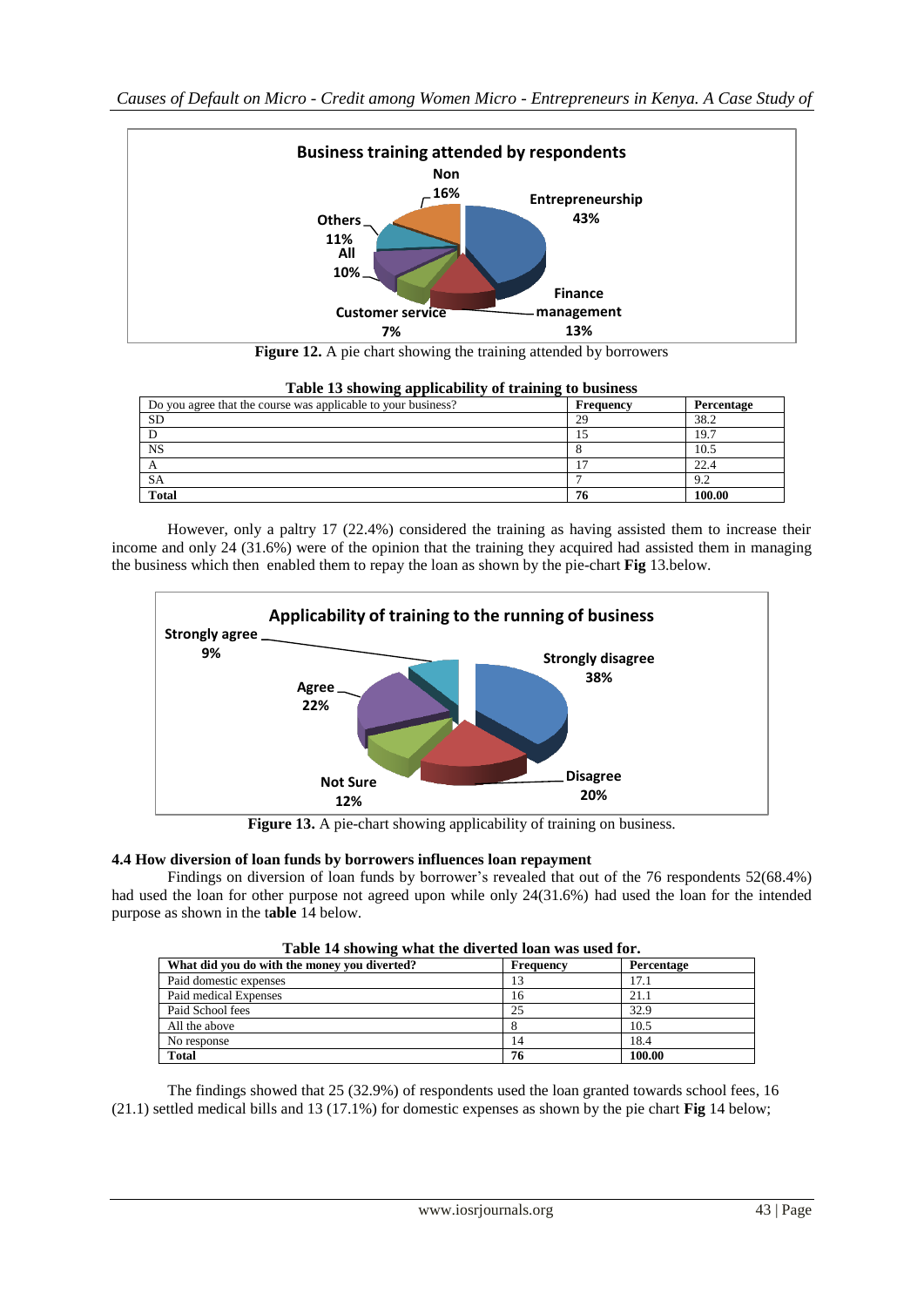

**Figure 14.** A pie chart showing causes of diversion of fund.

| Table to showing now the urrefled foan was paid |                  |            |  |  |  |
|-------------------------------------------------|------------------|------------|--|--|--|
| How was the payment of the diverted loan?       | <b>Frequency</b> | Percentage |  |  |  |
| Never paid                                      |                  | 3.9        |  |  |  |
| Very difficultly paid                           | 28               | 36.8       |  |  |  |
| Difficultly paid                                | 18               | 23.7       |  |  |  |
| Paid well                                       |                  | 22.4       |  |  |  |
| Paid very well                                  |                  |            |  |  |  |
| No response                                     |                  | 11.8       |  |  |  |
| <b>Total</b>                                    | 76               | 100.00     |  |  |  |

| Table 15 showing how the diverted loan was paid |
|-------------------------------------------------|
|-------------------------------------------------|

Findings show that among those who had diverted the loans 3(3.9%) never paid, the majority 28 (36.8%) the repayment was very difficult, 18 (23.7%) paid but with difficulties, 17 (22.4%) paid well without any problem, with only 1(1.3%) respondent paid very well and 9(11.8%) had no response as shown by the pie chart **Fig**. 15 below.



Figure 15. A pie chart showing repayment of diverted loan

# **4.5 Relationship between elements of the conceptual framework.**

A correlational analysis test on the interrelationship between the elements of the conceptual framework and the dependent variable was determined and the results were as is shown in **table** 16 below.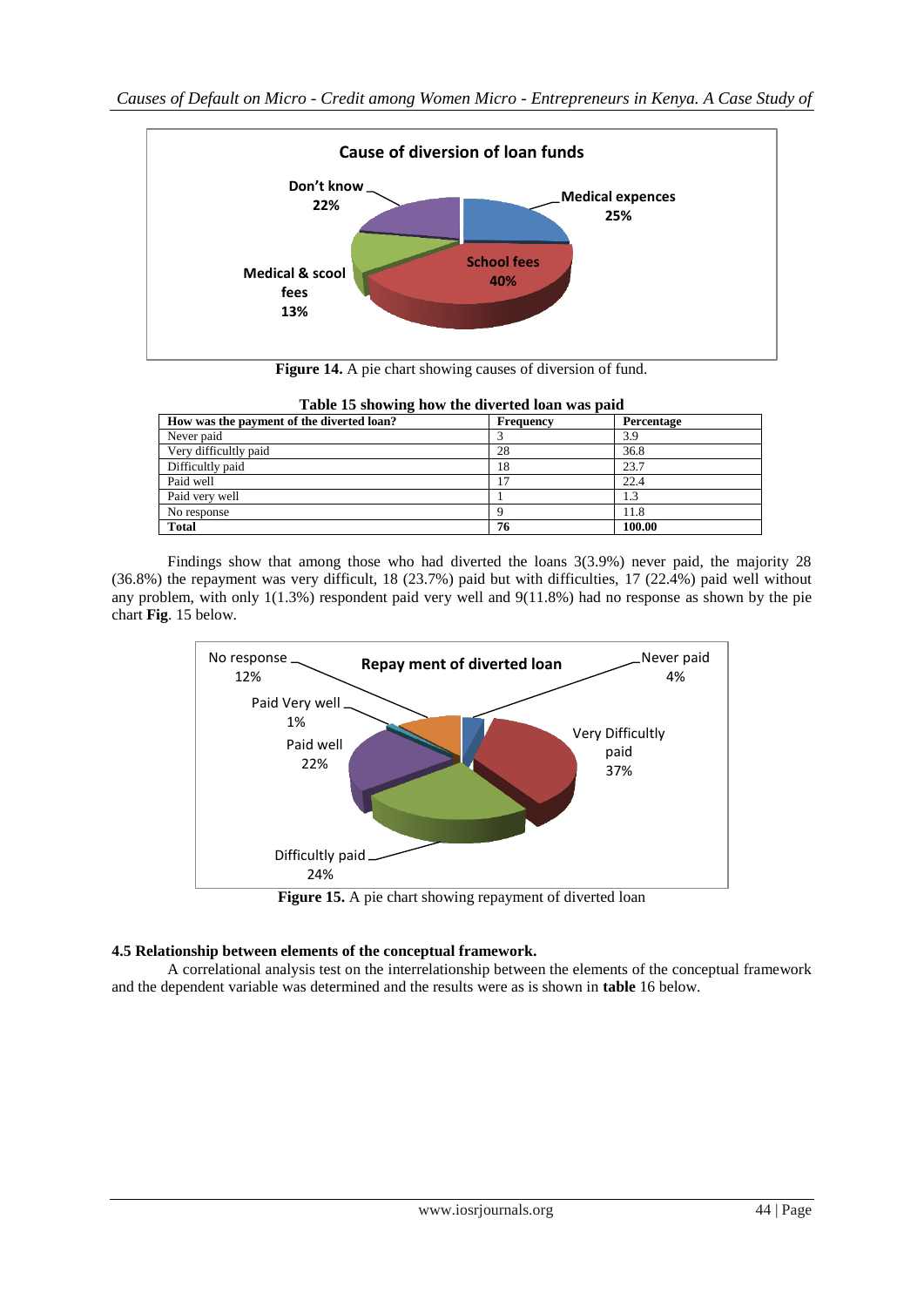| Table 16. Relationship between elements of the conceptual framework |                            |                            |                 |                        |                       |              |  |
|---------------------------------------------------------------------|----------------------------|----------------------------|-----------------|------------------------|-----------------------|--------------|--|
|                                                                     |                            | <b>Business</b><br>failure | Gender<br>roles | Entrepreneurial skills | Diversion of<br>funds | Parameter    |  |
|                                                                     | <b>Pearson Correlation</b> |                            | $.449^{**}$     | $-.548$ <sup>*</sup>   | $-215$                | $.393**$     |  |
| <b>Business failure</b>                                             | Sig. (2-tailed)            |                            | .000            | .000                   | .083                  | .002         |  |
|                                                                     | $\mathbf N$                | 76                         | 76              | 76                     | 76                    | 76           |  |
|                                                                     | <b>Pearson Correlation</b> | $.449**$                   |                 | $-.257$                | $-.412**$             | $.488**$     |  |
| Gender roles                                                        | Sig. (2-tailed)            | .000                       |                 | .034                   | .001                  | .000         |  |
|                                                                     | N                          | 76                         | 76              | 76                     | 76                    | 76           |  |
| Entrepreneurial skills                                              | <b>Pearson Correlation</b> | $-.548^{**}$               | $-.257$         |                        | $.378^{**}$           | $.395**$     |  |
|                                                                     | Sig. (2-tailed)            | .000                       | .034            |                        | .002                  | .001         |  |
|                                                                     | N                          | 76                         | 76              | 76                     | 76                    | 76           |  |
| Diversion of funds                                                  | Pearson Correlation        | $-.215$                    | $-.412**$       | $.378*$                |                       | $.423**$     |  |
|                                                                     | Sig. (2-tailed)            | .083                       | .001            | .002                   |                       | .001         |  |
|                                                                     | N                          | 76                         | 76              | 76                     | 76                    | 76           |  |
| Parameter                                                           | Pearson Correlation        | $.393**$                   | .488**          | $.395**$               | $.423*$               | $\mathbf{1}$ |  |
|                                                                     | Sig. (2-tailed)            | .002                       | .000            | .001                   | .001                  |              |  |
|                                                                     | N                          | 76                         | 76              | 76                     | 76                    | 76           |  |

**Table 16. Relationship between elements of the conceptual framework**

\*\*. Correlation is significant at the 0.01 level (2-tailed).

\*. Correlation is significant at the 0.05 level (2-tailed).

Table 4.7 contains information on the relationship between business failure, gender role, entrepreneurial skills and diversion of funds default of loan repayment. The results (R=0.488; P=0.000; N=76) show a significant positive correlation between the elements of gender roles and default of loan repayment at 0.05 level of significance, a positive and significant relationship between diversion of funds  $(R=0.423; P=0.001;$ N=76) and default of loan repayment at 0.05 level of significance, a positive and significant correlation with entrepreneurial skills (R=0.395; P=0.001; N=76) and finally, a positive and significant correlation business failure ( $R=0.393$ ;  $P=0.002$ ;  $N=76$ ) at 0.01 level of significance. This means that according to the respondents, gender roles was the factor most responsible for default of loan repayment followed by diversion of funds then lack of appropriate entrepreneurial skills and lastly business failure in decreasing order of effect.

### **V. Summary, Conclusions and Recommendation**

#### **5.1 Summary**

The content of the analysis showed that to most of the respondents, the amount of loan given out by WEDF to them was not enough for their business needs, the accruing profit from the investment was low therefore they had problems with their loan repayment due to the low profit. With regard to the gender roles, a majority of the respondents felt that multiple and competing gender roles had an effect on their ability to repay loans as it robbed them of time to concentrate in the business thus contributing to default. Majority of the borrowers had attended training however many did not find the applicability of the training in running their businesses. Lastly, according to a majority of the borrowers, diversion of WEDF loan fund to other purposes other than its intended investment in income generating was found to be a reality due to the desperate conditions of most of the beneficiaries. Loan officers interviewed for the study observed that loan default was most predominant among married women an indicator that gender roles enhanced default particularly when the loanees had competing roles which robbed of time to concentrate in money generating activities or where the loaned chooses to divert the money to be used for other domestic purposes other than the intended one. They also acknowledged being aware of cases where business of borrowers had collapsed and suggested that business failure could most probably lead to default.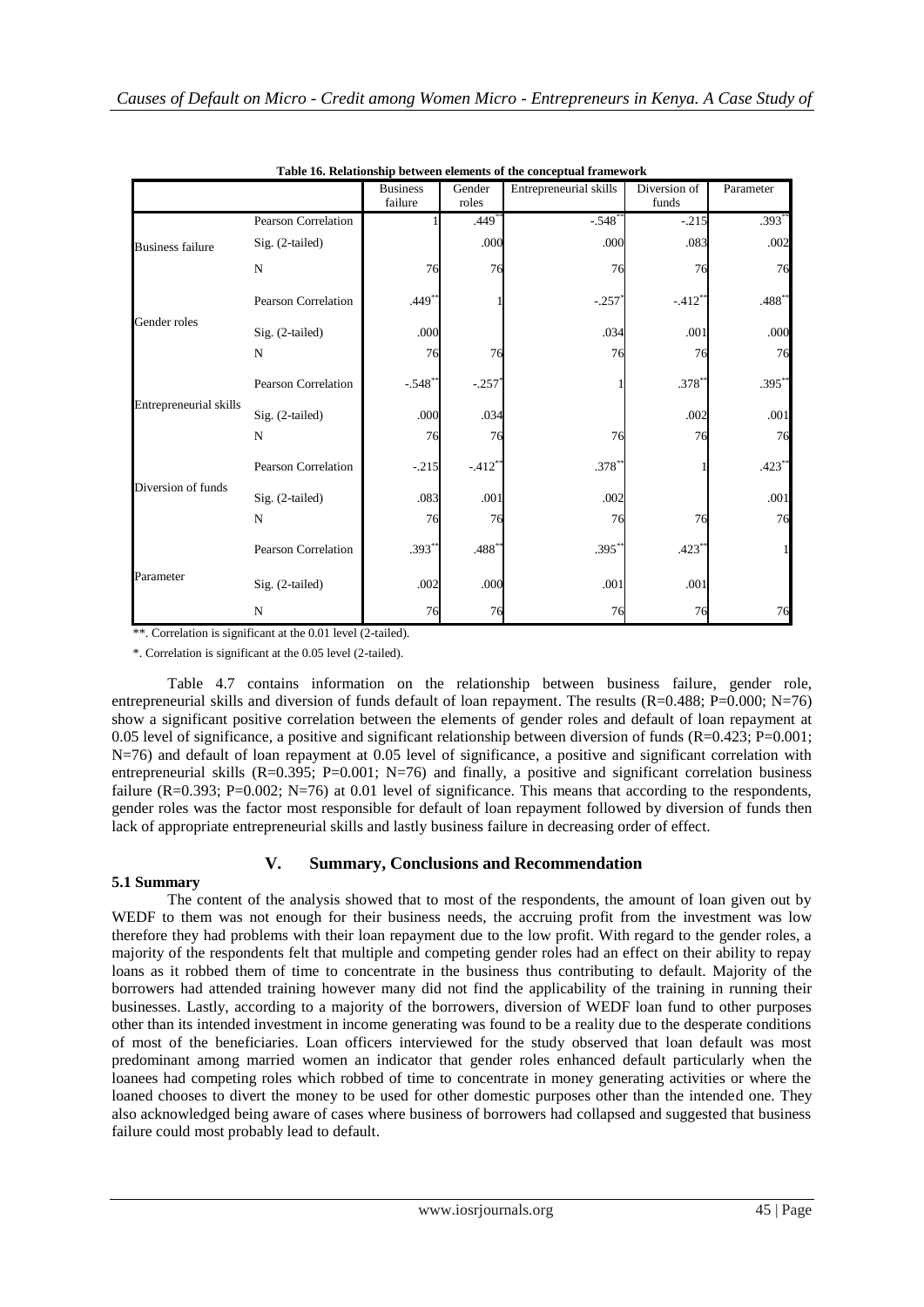#### **5.2 Conclusion**

Conclusions of the study findings were made based on the relationships that were established for each of the different research objectives. From the preceding discussion on causes of default in repayment of loans advanced by WEDF (micro-credit) to small scale women entrepreneurs in Msambweni constituency of Kwale County, the study established that business failure, competing gender roles, lack of appropriate entrepreneurial skills and diversion of funds were the major culprits with gender roles that compete with business management activities being the most predominant.

#### **5.3 Recommendation.**

From the observations made in the course of this study, it is deemed appropriate that various stakeholders should put in place the requirements for utilization of funds obtained in form of loans from WEDF to facilitate adequately loan repayment thus minimize default. To begin with, all stakeholders should work in concert to ensure that beneficiaries of WEDF are appropriately trained to equip them with requisite entrepreneurial skills thus minimize business failures cases which were found to often lead to loan repayment default. Then, the WEDF should consider increasing the amount given out to its members hence enhancing the viability of the projects initiated using such amounts. Further, beneficiaries of the WEDF should be encouraged to have other income generating activities besides the one due to the loan so as to minimize cases of diversion of loan moan to other unintended but critical needs.

#### **5.4 Suggestion for further research**

The following areas should be considered for further research:

- i. A study of the effects of socio cultural factors on the success of businesses due to loans from WEDF.
- ii. A similar study to be replicated in other regions to compare their findings.

#### **References**

- [1]. Arsyad, L. (2006). Assessing factors affecting the repayment rate of microfinance institutions: case study of village credit institutions of Gianyar, Bali. GadjahMada International Journal of Business, 8(2), 247-273.
- [2]. Awoke, M.U. (2004).Factors affecting loan acquisitioned repayment patterns of smallholder farmers in Inlka North-East of Delta State Nigeria. Journal of Sustainable Tropical Agricultural Research, 9, 61-64.
- [3]. Chirwa, E.W. (1997). An econometric analysis of the determinants of agricultural credit repayment in Malawi. African Review of Money and Banking. Supplement of the Saving and Development Journal, 1(2), 107-119.International Journal of Business and Social Science Vol. 1 No. 2; November 2010 158
- [4]. Conroy, J.D. (2002). Microfinance in Malaysia: Time to rebuild. The Foundation for Development Corporation. Brisbane. Australia.
- [5]. Derban, W.K., Binner, J.M., & Mullineux, A. (2005).Loan repayment performance in community development finance institutions in the UK. Small Business Economics, 25, 319-332.
- [6]. Eze, C.C., &Ibekwe, U.C. (2007).Determinants of loan repayment under the indigenous financial system in Southeast, Nigeria. The Social Sciences, 2(2), 116-120.
- [7]. Godquin, M. (2004).Microfinance repayment performance in Bangladesh: how to improve the allocation of loans by MFIs.World Development, 32(11), 1909-1926.
- [8]. Hoque, M.Z. (2000). Guided industrial credit. Monash University. http://www.bizresearchpapers.com/Document4.pdf. Retrieved on 22 April 2010.
- [9]. Inter- American Development Bank. (1997). Technical guide for the Analysis of Microenterprise Finance Institutions. Microenterprise Division. Washington.
- [10]. Khandker, S.R., Khalily, B., & Khan, K. (1995). Grameen Bank: Performance and sustainability.World Bank Discussion Paper, 306, The World Bank, Washington, DC.
- [11]. Kurwijila, R., & Due, J.M. (1991).Credit for women's income generation: A Tanzanian case study. Canadian Journal of African Studies, 25(1), 90-103.
- [12]. Ledgerwood, J. (1999). Microfinance Handbook: An Institutional and Financial Perspective. The World Bank. Washington.
- [13]. Llanto, G.M., Garcia.E.,& Callanta, R. (1996). An assessment of the capacity and financial performance of microfinance institutions: the Philippine case. Discussion Paper 96-12, Philippine Institute for Development Studies, Makati, Philippines.
- [14]. Maria, U. (2004). Essay on the Dynamics of Microfinance. Unpublished Master Dissertation, University of Maryland College Park United States. **©** Centre for Promoting Ideas, US[A www.ijbssnet.com](http://www.ijbssnet.com/) 159
- [15]. Murdoch, J. (1999). The microfinance promise. Journal of Economic Literature, 37(4), 1569-1614.
- [16]. Nannyonga, H. L. (2000). Determinants of repayment behaviour in the Centenary Rural Development Bank in Uganda. Unpublished Doctoral Dissertation. The Ohio State University. United States.
- [17]. Nikhade, D.M., Shinde, P.S., &Nighot, S.M. (1994).Crop loan repayment behaviour in cotton growers. Agricultural Banker, October/December, 13-16.
- [18]. Njoku, J. E. (1997). Determinants of loan repayment under the special emergency loan scheme (SEALS) in Niger: A case study in Imo state. African Review of Money Finance and Banking, 1, 39-51.
- [19]. Oke, J.T.O., Adeyemo, R., &Agbonlahor, M.U. (2007).An Empirical Analysis of Microcredit Repayment in South western Nigeria. Humanity& Social Sciences Journal, 2(1), 63-74.
- [20]. Oladeebo, J.O., & Oladeebo, O.E. (2008).Determinant of loan repayment among smallholder farmers in Ogbomoso Agricultural Zone of Oyo State, Nigeria. Journal of Social Science, 17(1), 59-62.
- [21]. Orodho,J (2008) Techniques ofwriting Research Proposal and reports in education. A social sciences. Nairobi, Kennezja enterprises.
- [22]. Ozdemir, O., &Boran, L. (2004).An empirical investigation on consumer credit default risk. Discussion Paper.2004/20.Turkish Economic Association.